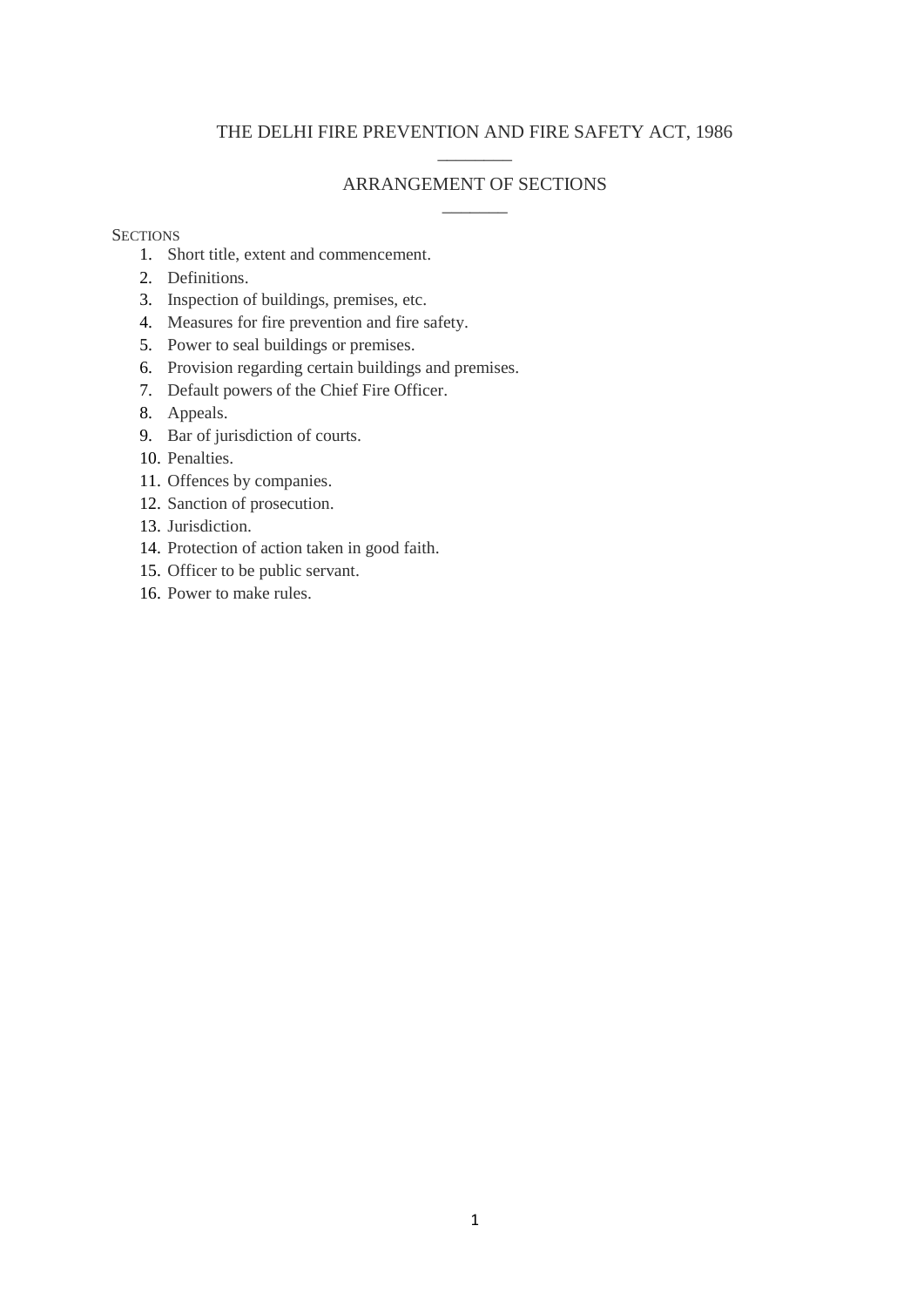#### THE DELHI FIRE PREVENTION AND FIRE SAFETY ACT, 1986

### ACT NO. 56 OF 1986

[12*th Decembe*r, 1986.]

An Act to make more effective provision for the fire prevention and fire safety measures in certain buildings and premises in the Union Territory of Delhi.

BE it enacted by Parliament in the Thirty-seventh Year of the Republic of India as follows:—

**1. Short title, extent and commencement.**—(*1*) This Act may be called the Delhi Fire Prevention and Fire Safety Act, 1986.

(*2*) It extends to the whole of the Union Territory of Delhi.

 $(3)$  It shall come into force on such date<sup>1</sup> as the Central Government may, by notification in the Official Gazette, appoint.

**2. Definitions.**—In this Act, unless the context otherwise requires,—

(*a*) "Administrator" means the Administrator of Delhi appointed by the President under article 239 of the Constitution;

(*b*) "Appellate Tribunal" means the Appellate Tribunal constituted under section 347A of the Delhi Municipal Corporation Act, 1957 (66 of 1957);

(*c*) "building" means a house, outhouse, stable, latrine, urinal, shed, hut, wall (other than a boundary wall) or any other structure, whether of masonry, bricks, wood, mud, metal or other material;

(*d*) "building bye-laws", means the bye-laws made under section 282 of the Cantonments Act, 1924 (2 of 1924) or the bye-laws made under section 481 of the Delhi Municipal Corporation Act, 1957 (66 of 1957) or the bye-laws made under section 188, sub-section (*3*) of section 189 and sub-section (*1*) of section 190 of the Punjab Municipal Act, 1911 (Punjab Act III of 1911), as in force in New Delhi or the regulations made under sub-section (*1*) of section 57 of the Delhi Development Act, 1957 (61 of 1957), relating, to buildings;

(*e*) "Chief Fire Officer" means the Chief Fire Officer appointed by the Municipal Corporation of Delhi established under the Delhi Municipal Corporation Act, 1957 (66 of 1957);

(*f*) "Delhi" mean the Union Territory of Delhi;

1

(*g*) "fire prevention and fire safety measures" means such measures as are necessary in accordance with the building bye-laws for the prevention, control and fighting of fire and for ensuring the safety of life and property in case of fire;

(*h*) "local authority" means the Delhi Cantonment Board established under the Cantonments Act, 1924 (2 of 1924), the Delhi Development Authority established under the Delhi Development Act, 1957 (61 of 1957), the Delhi Municipal Corporation established under the Delhi Municipal Corporation Act, 1957 (66 of 1957), the New Delhi Municipal Committee established under the Punjab Municipal Act, 1911 (Punjab Act III of 1911), as in force in New Delhi or any other authority under any other law, which may be notified in this behalf by the Administrator with the prior approval of the Central Government;

(*i*) "nominated authority" means an Officer not below the rank of a Station Officer nominated by the Chief Fire Officer, and includes an officer nominated by a local authority or a railway administration as a nominated authority for the purposes of this Act;

<sup>1. 2</sup>nd March, 1987, *vide* notification No. S.O. 151(E), dated 27th January, 1987, *see* Gazette of India, Extraordinary, Part II, sec. 3(*ii*).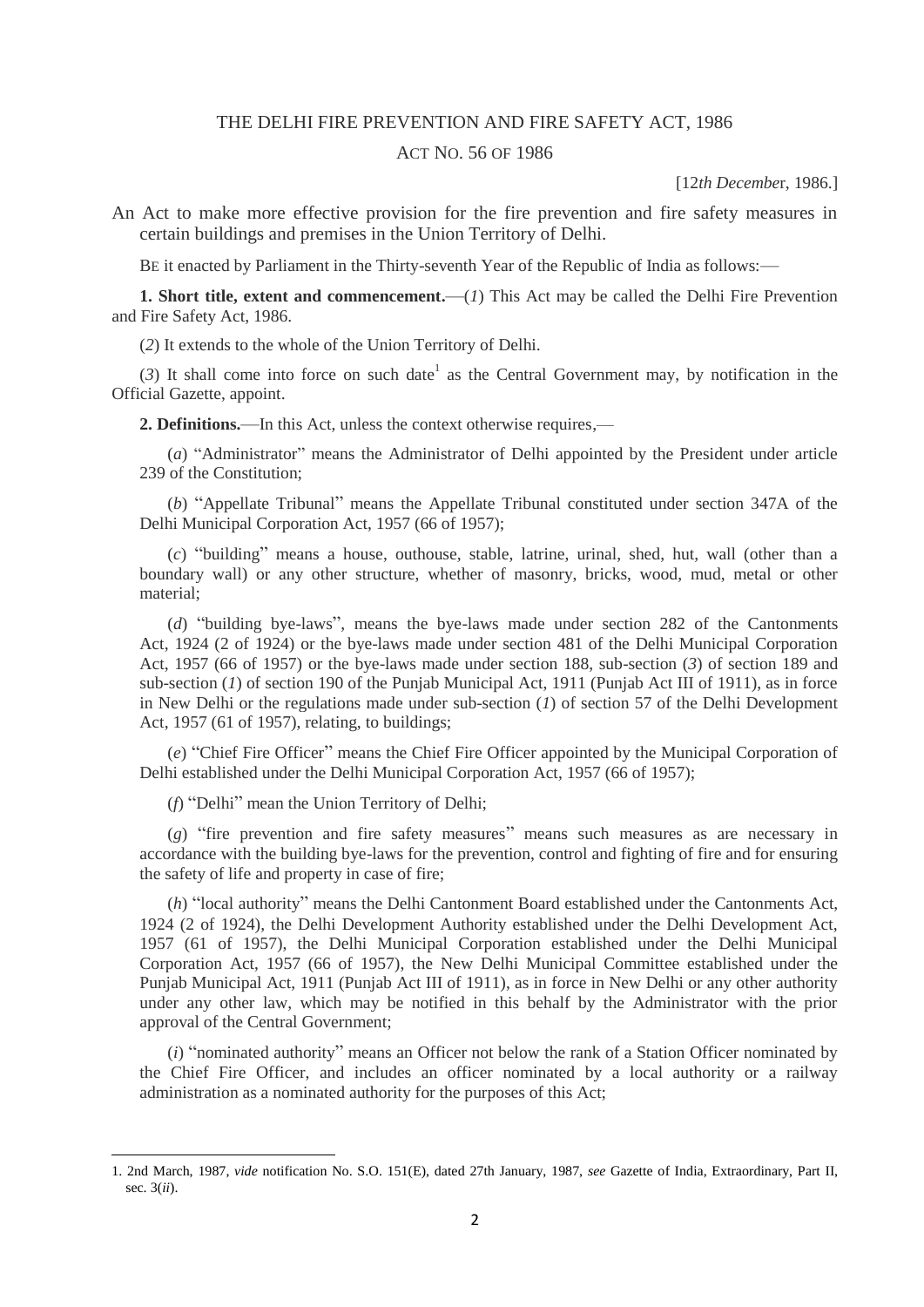(*j*) "occupier" includes—

(*i*) any person who for the time being is paying or the liable to pay to the owner the rent or any portion of the rent of the land or building in respect of which such rent is paid or is payable;

(*ii*) an owner in occupation of, or otherwise using his land or building;

(*iii*) a rent-free tenant of any land or building;

(*iv*) a licensee in occupation of any land or building; and

(*v*) any person who is liable to pay to the owner damages for the use and occupation of any land or building;

(*k*) "owner" includes a person who for the time being is receiving or is entitled to receive, the rent of any land or building whether on his own account or on account of himself and others or as an agent, trustee, guardian or receiver or any other person or who should so receive the rent or be entitled to receive it if the land or building or part thereof were let to a tenant and also includes—

(*i*) the custodian of evacuee property in respect of evacuee property vested in him under the Administration of Evacuee Property Act, 1950 (31 of 1950);

(*ii*) the Director of Estates of the Government of India, the Secretary of the Delhi Development Authority, constituted under the Delhi Development Act, 1957 (61 of 1957), the general manager of a railway and the head of a Government department, in respect of properties under their respective control;

(*l*) "premises" means any land or any building or part of a building appurtenant thereto which is used for storing explosives, explosive substances and dangerously inflammable substances.

*Explanation*.—In this clause, "explosive", "explosive substances" and "dangerously inflammable substances" shall have the meanings, respectively, assigned to them in the Explosives Act, 1884 (4 of 1884), the Explosive Substances Act, 1908 (5 of 1908), and the Inflammable Substances Act, 1952 (20 of 1952).

**3. Inspection of buildings, premises, etc.**—(*1*) The nominated authority may, after giving three hours' notice to the occupier, or, if there be no occupier, to the owner of any building having such height as may be specified by rules framed under this Act, or premises, enter and inspect the said building or premises at any time between sunrise and sunset where such inspection appears necessary for ascertaining the adequacy or contravention of fire prevention and fire safety measures:

Provided that the nominated authority may enter into and inspect any building or premises at any time if it appears to it to be expedient and necessary to do so in order to ensure safety of life and property.

(*2*) The nominated authority shall be provided with all possible assistance by the owner or occupier, as the case may be, of the building or premises for carrying out the inspection under sub-section (*1*).

(*3*) When any building or premises used as a human dwelling is entered under sub-section (*1*), due regard shall be paid to the social and religious sentiments of the occupiers; and, before any apartment in the actual occupancy of any women, who, according to the custom does not appear in public, is entered under sub-section (*1*), notice shall be given to her that she is at liberty to withdraw, and every reasonable facility shall be afforded to her for withdrawing.

**4. Measures for fire prevention and fire safety.**—(*1*) The nominated authority shall, after the completion of the inspection of the building or premises under section 3, record its views on the deviations from, or the contraventions of, the building bye-laws with regard to the fire prevention and fire safety measures and the inadequacy of such measures provided therein with reference to the height of the building or the nature of activities carried on in such building or premises and issue a notice to the owner or occupier of such building or premises directing him to undertake such measures as may be specified in the notice.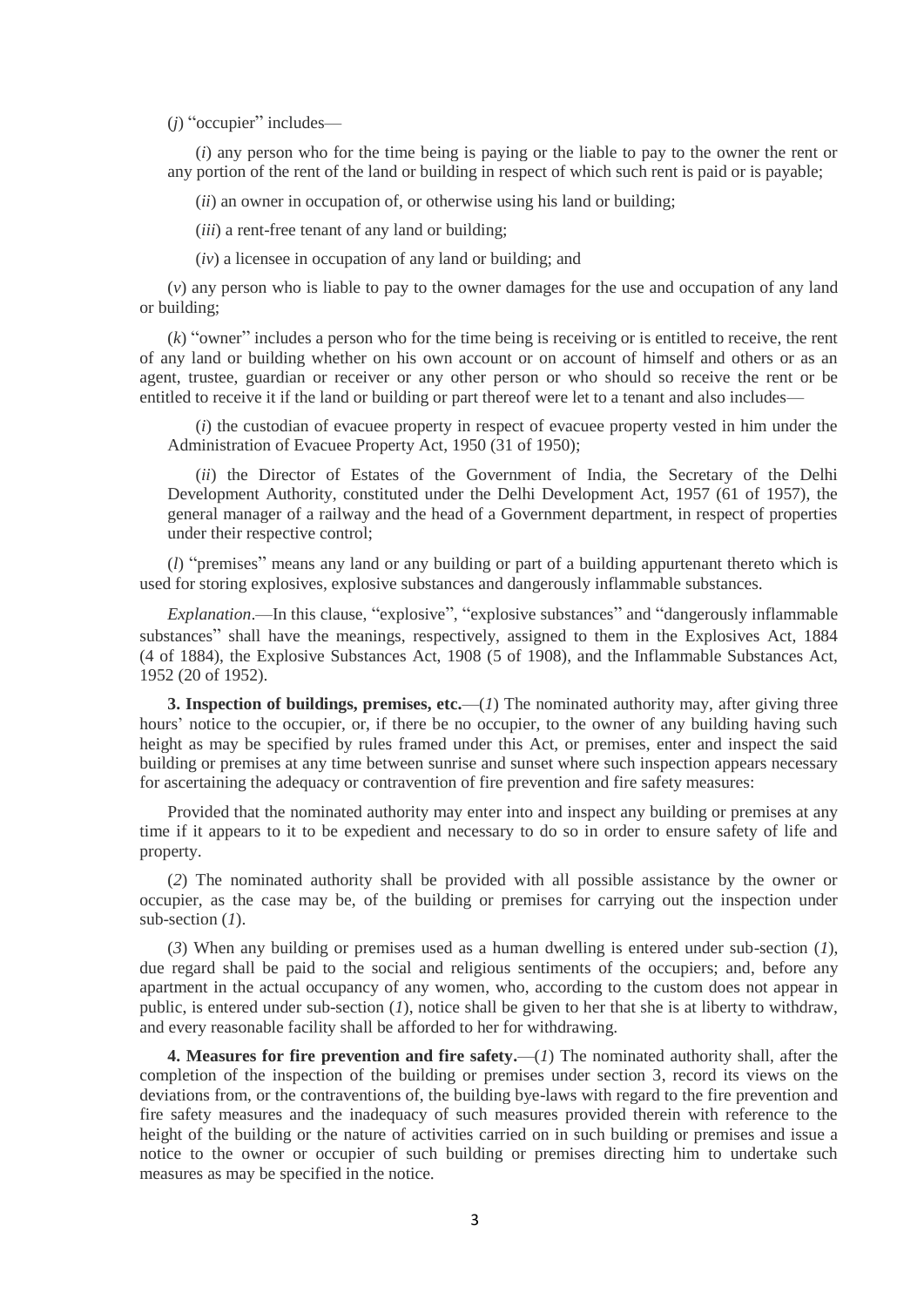(*2*) The nominated authority shall also give a report of any inspection made by it under section 3 to the Chief Fire Officer.

**5. Power to seal buildings or premises.**—(*1*) Where, on receipt of a report from the nominated authority under sub-section (*2*) of section 4, it appears to the Chief Fire Officer that the condition of any building or premises is dangerous to life or property, he shall, without prejudice to any action taken under section 7, by order, require the persons in possession or occupation of such building or premises to remove themselves from such building or premises forthwith.

(*2*) If an order made by the Chief Fire Officer under sub-section (*1*) is not complied with, the Chief Fire Officer may direct any police officer having jurisdiction in the area to remove such persons from the building or premises and such officer shall comply with such directions.

(*3*) After the removal of the persons under sub-section (*1*) or sub-section (*2*), as case may be, the Chief Fire Officer shall seal the building or premises.

(*4*) No person shall remove such seal except under an order made by the Chief Fire Officer.

**6. Provision regarding certain buildings and premises.**—(*1*) Notwithstanding anything contained in any other law for the time being in force, the Chief Fire Officer may enter and inspect any building, the construction of which was completed on or before the 6th day of June, 1983 (being the date on which the current building bye-laws had come into force) or any building which was under construction on such date if such inspection appears necessary for ascertaining the adequacy of fire prevention and fire safety measures in such building.

(*2*) The entry and inspection under sub-section (*1*) shall be done by the Chief Fire Officer in the manner laid down in section 3.

(*3*) The Chief Fire Officer shall, after inspection of the building or premises under sub-section (*1*), and after taking into consideration—

(*i*) the provisions of the building bye-laws in accordance with which the plan of the said building or premises was sanctioned;

(*ii*) the conditions imposed, if any, by the local authority at the time of the sanction of the plan of the said building or premises; and

(*iii*) the minimum standards for fire prevention and fire safety measures specified such building or premises as may be specified by rules framed under this Act,

issue a notice to the owner or occupier of such building or premises stating therein the inadequacy in regard to the fire prevention and fire safety measures in it and direct the owner or occupier to undertake measures for rectifying the said inadequacy within such period as he may consider just and reasonable.

**7. Default powers of the Chief Fire Officer.**—(*1*) The Chief Fire Officer shall, in the event of non-compliance of any notice issued under section 4 or section 6, take such steps as may be necessary for the compliance of such notice.

(*2*) All expenses incurred by the Chief Fire Officer in relation to any steps taken by him under sub-section (*1*) shall be payable by the owner or occupier on demand and shall, if not paid within ten days after such demand, be recoverable as arrears of land revenue.

**8. Appeals.**—(*1*) Any person aggrieved by any notice or order of the nominated authority or the Chief Fire Officer may prefer an appeal against such notice or order to the Appellate Tribunal within thirty days from the date of the notice or order appealed against:

Provided that the Appellate Tribunal may entertain an appeal after the expiry of the said period of thirty days if it is satisfied that there was sufficient cause for not filing it within that period.

(*2*) An appeal shall lie to the Administrator against the order of the Appellate Tribunal confirming, modifying or annulling a notice or an order issued or made under this Act within thirty days from the date of the order of the Appellate Tribunal: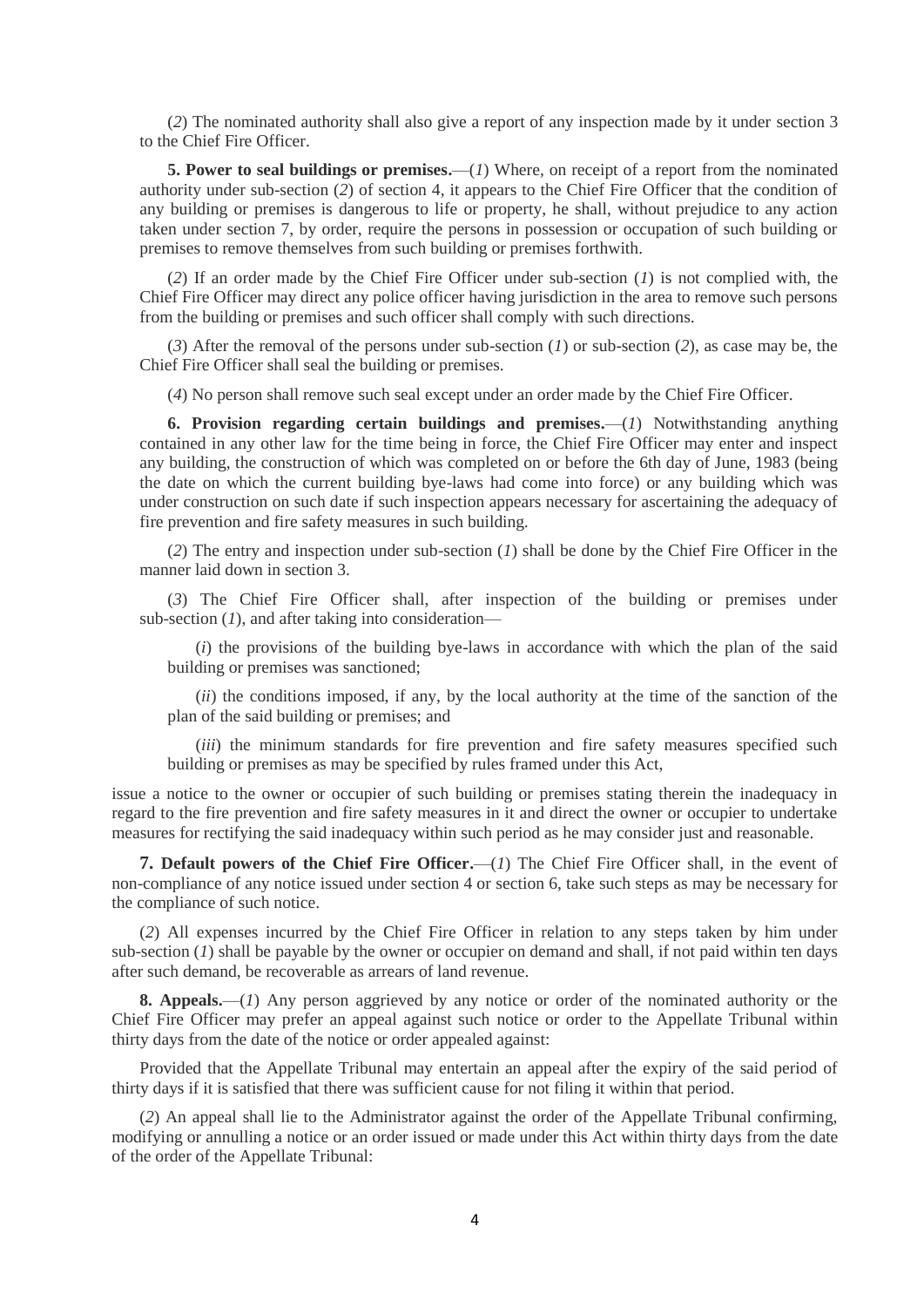Provided that the Administrator may entertain an appeal after the expiry of the said period of thirty days if he is satisfied that there was sufficient cause for not filing it within that period.

(*3*) An appeal to the Appellate Tribunal or the Administrator shall be made in such form and shall be accompanied by a copy of the notice or order appealed against and by such fees as may be specified by rules framed under this Act.

(*4*) The provisions of section 347C of the Delhi Municipal Corporation Act, 1957 (66 of 1957), and the rules made thereunder, shall, so far as may be, apply to the disposal of an appeal under this section as they apply to the disposal of an appeal under that Act.

**9. Bar of jurisdiction of courts.—No** court shall entertain any suit, application or other proceeding in respect of any notice or order under this Act and no such notice or order shall be called in question otherwise than by preferring an appeal under this Act.

**10. Penalties.**—Whoever contravenes any provision of this Act shall, without prejudice to any other action taken against him under section 7, be punishable with imprisonment for a term which may extend to six months, or with fine which may extend to fifty thousand rupees, or with both and where the offence is a continuing one, with a further fine which may extend to three thousand rupees for every day after the first during which such offence continues.

**11. Offences by companies.**—(*1*) Where an offence under this Act has been committed by a company, every person who, at the time the offence was committed, was in charge of, and was responsible to, the company for the conduct of the business of the company, as well as the company, shall be deemed to be guilty of the offence and shall be liable to be proceeded against and punished accordingly:

Provided that nothing contained in this sub-section shall render any such person liable to any punishment if he proves that the offence was committed without his knowledge or that he had exercised all due diligence to prevent the commission of such offence.

(*2*) Notwithstanding anything contained in sub-section (*1*), where any offence under this Act has been committed by a company and it is proved that the offence has been committed with the consent or connivance of, or is attributable to any neglect on the part of, any director, manager, secretary or other officer of the company, such director, manager, secretary or other officer shall also be deemed to be guilty of that offence and shall be liable to be proceeded against and punished accordingly.

*Explanation*.—For the purposes of this section,—

(*a*) "company" means a body corporate and includes a firm or other association of individuals; and

(*b*) "director", in relation to a firm, means a partner in the firm.

**12. Sanction of prosecution.**—No court shall proceed to the trial of an offence under this Act, except on the complaint of, or upon information received from the nominated authority.

**13. Jurisdiction.**—No court inferior to that of a Metropolitan Magistrate shall try an offence punishable under this Act.

**14. Protection of action taken in good faith.**—No suit, prosecution or other legal proceeding shall lie against any person for anything which is in good faith done or intended to be done under this Act or any rules made thereunder.

**15. Officer to be public servant.**—Every officer acting under the provisions of this Act shall be deemed to be a public servant within the meaning of section 21 of the Indian Penal Code (45 of 1860).

**16. Power to make rules.**—(*1*) The Administrator may, by notification in the Official Gazette, make rules for carrying out the provisions of this Act.

(*2*) In particular, and without prejudice to the generality of the foregoing power, such rules may provide for—

(*a*) the height of the building under sub-section (*1*) of section 3;